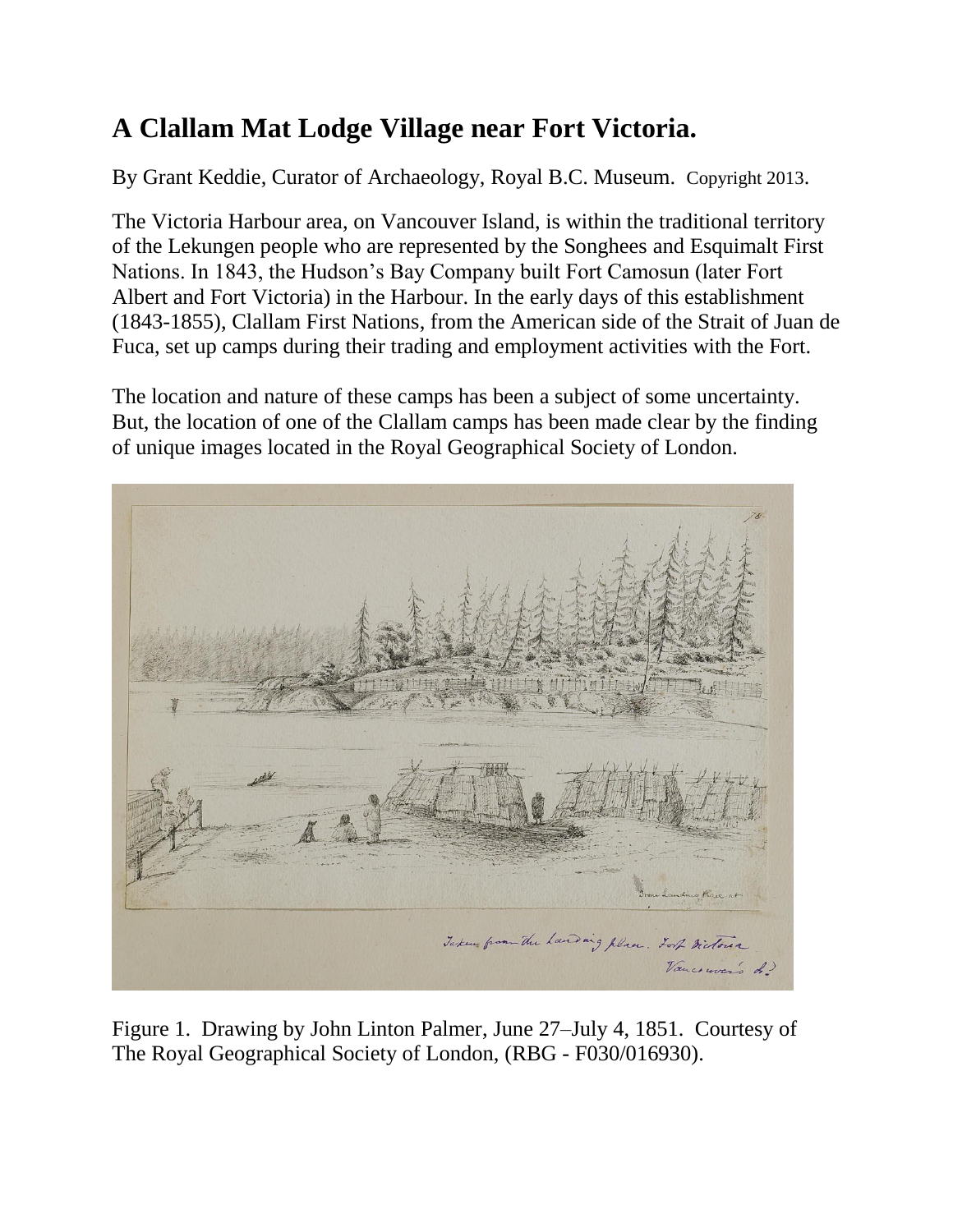These images were first brought to my attention by Felix Driver of the University of London who was undertaking a study of the drawings of John Linton Palmer (see Driver and Jones 2009). Palmer was an artist on board the HMS Portland visiting Esquimalt Harbour from June 27 – July 4, 1851. He drew several sketches of First Nations camps from Esquimalt Harbour to the Gulf Islands.

Twenty months earlier, on October 10, 1849, Reverend Robert Staines reported the location of a Clallam village in Victoria Harbour:

"On the other side of the Fort within 150 or 200 yards is a village containing a part of a tribe called the Clallums: the great body of whom dwell on the opposite or south side of the straits to which they all belong" (Slater 1950:237-238).

The location that best fits Robert Staines's description would be north of the Fort above Halkett Head which forms the east end of the Johnson Street Bridge. This location was close to a necessary drinking water source in what was once the Johnston Street Ravine. The location given as 150 to 200 yards north of the Fort would today be on Wharf Street close to the intersection with Johnson Street. This is precisely the scene of Palmer's drawings (Figure 1&2).

## **The Palmer Drawing. (RGS - F030/016930).**

In this drawing (Figure 1), the Old Songhees Reserve is seen in the background across Victoria Harbour. The part of the village seen here extends from Songhees Point on the left to Limit Point on the right at the western foot of the Johnston Street Bridge - in what is now the community of Victoria West. That is, the Western part of the city of Victoria that extends West of Victoria's upper Harbour. The area is on the Esquimalt Peninsula, but is not in the Municipality of Esquimalt. Images of this village by the artist Paul Kane have mistakenly been placed in Esquimalt Harbour by previous authors unfamiliar with the area.

In the foreground is a mat lodge camp or "village" – and most likely the one described by Staines as including Clallam people. To the left of the mat lodge village is part of one of the Hudson's Bay Company storage building that was located above the dock where they landed and transferred goods from their ships.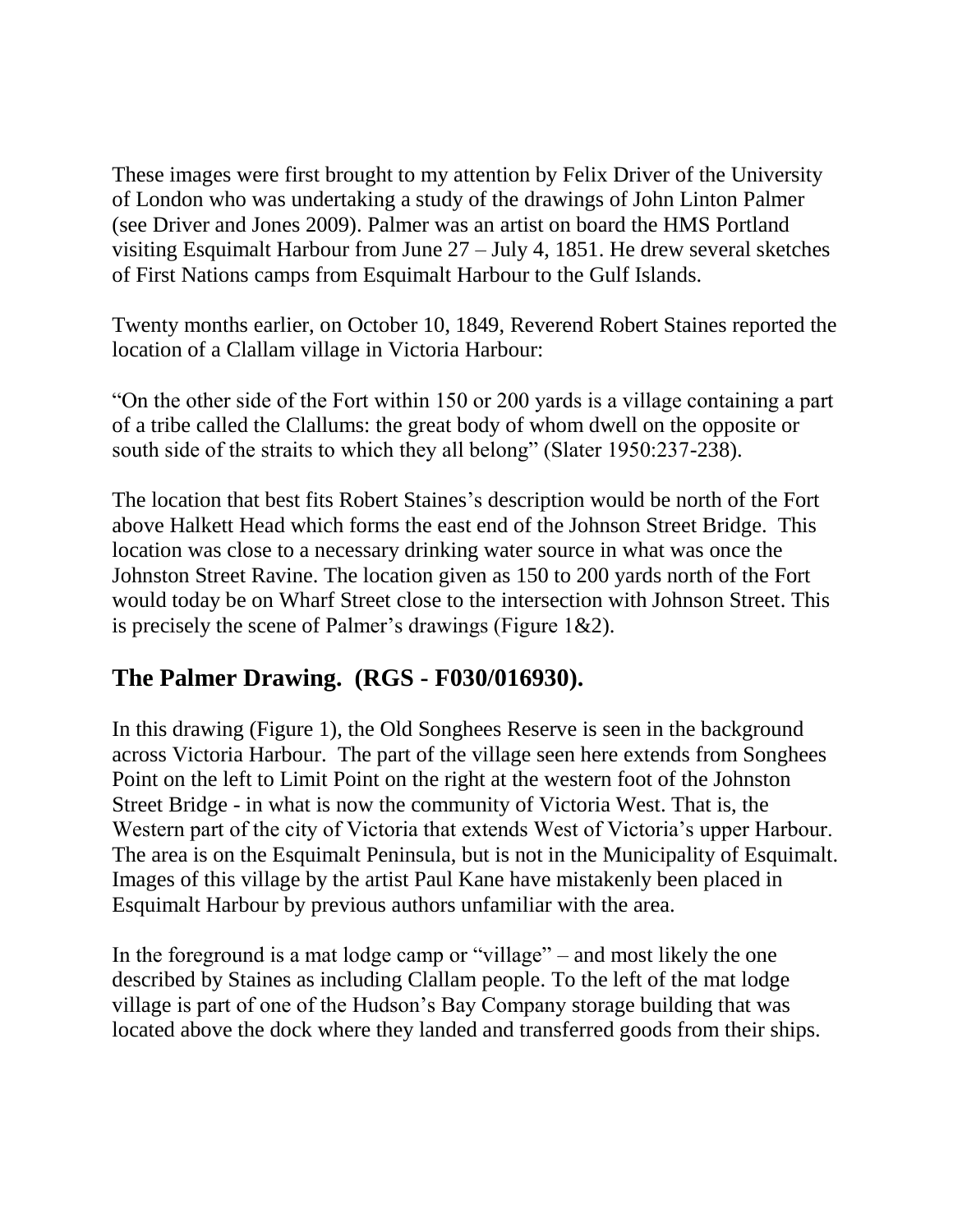This drawing is described by Palmer as: "Taken from the landing place Fort Victoria Vancouver Island". This landing place was at the south end of Halkett Head and below the view of this drawing.

#### **Other Locations of the Village?**

I have ruled out other locations pertaining to Staines's commentary. Considering the same distance from the S.E. or S.W. corner of the Fort would place the furthest distance of 200 yards at Humboldt Street near the north edge of James Bay. The distance across James Bay would be twice as much. Although aboriginal wives later lived with their Hawaiian husbands (who worked for the H. B. Co.) along Humboldt Street, it is not likely that First Nations would be allowed to have a more permanent camp in this area close to active farming operations, and there is no record of such an encampment.

The distance of 150 to 200 yards to the west of the Fort would place the location from just inside the water of the harbour to a location short of the middle on the channel. The distance would be almost twice as much to the other side of Victoria Harbour, where the Old Songhees Reserve was located.

Staines did not say "a Clallam village", but referred to "a village containing a part of a tribe called the Clallums". We cannot completely rule out that Staines was referring to the Old Songhees reserve, and implying that some of the houses on this reserve were owned and/or occupied by Clallam people – in addition to the houses of the Songhees. If this was the case however, Staines would have used terms such as "across the inlet, bay or harbour" or referred to the Clallam being on the Songhees Village, but he did not.

The area around the main gate on the east side of the Fort, that is closer to the farming operations, is where most of the activity was in 1849. The statement referring to "the other side" would most likely pertain to the more isolated area north of the Fort. It is at this location where there were earlier lodges in front of the "thick wood between the fort and Johnson Street" that were moved west across the harbour in 1844 (Finlayson, c. 1891:12).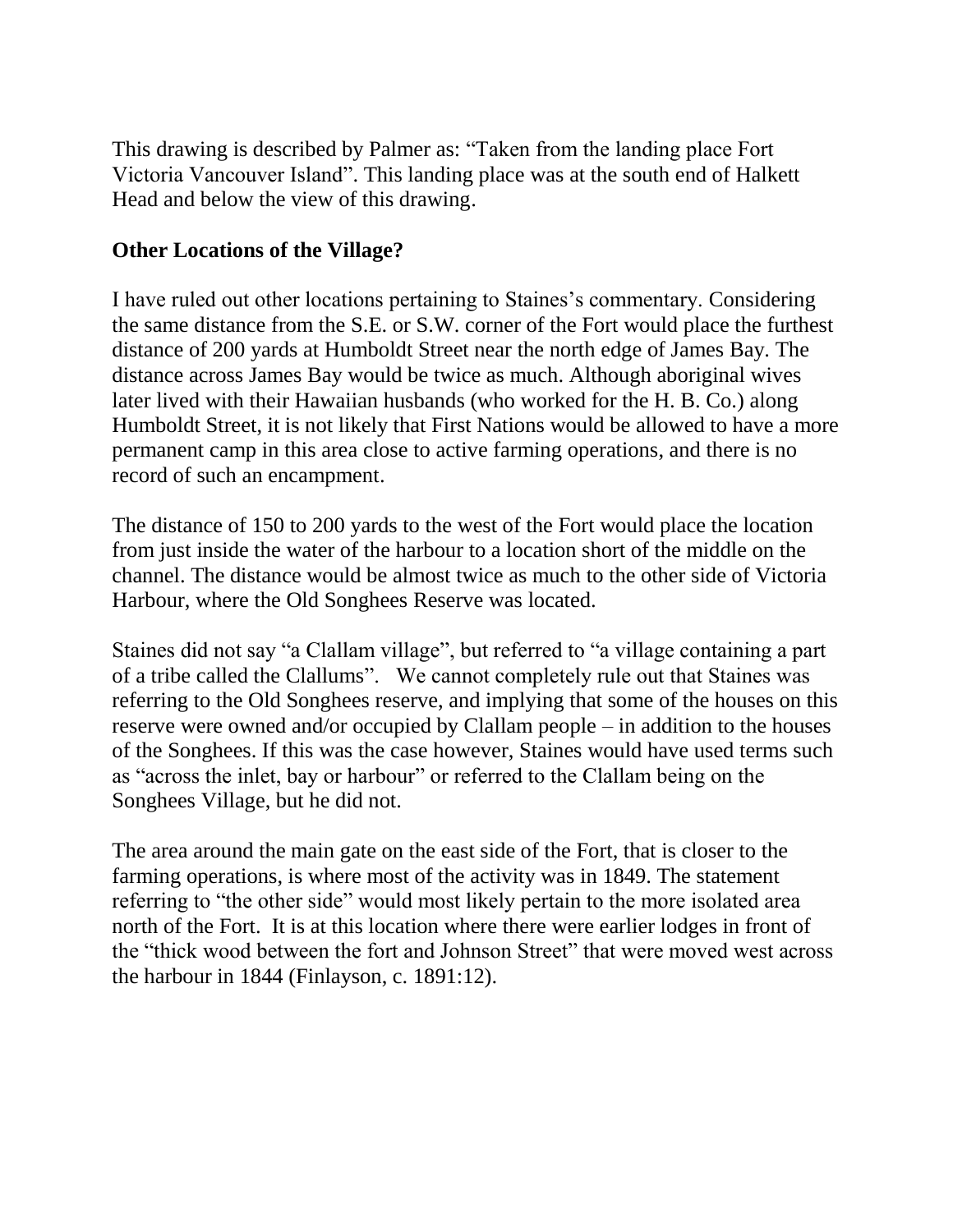There are no obvious Clallam encampments shown on any of the maps drawn in the 1850-1852 period in the vicinity of the Fort. The 1850, map of Captain Grant (Grant 1850) does not show any, but he also took shortcuts in only showing a representative group – not the true number - of houses labeled "Indian Village" on the Old Songhees Reserve seen in the background of Figure 1.

In 1851, Joseph Pemberton drew a large regional map which included the area around the Fort. This is one he had finished by September 11, 1851. It shows a small square representing a dwelling above the landing dock on Halkett Head. This mark on the map could represent the Clallam encampment but we cannot be certain that it is an out building related to Fort Victoria (Pemberton 1851). Pemberton's more detailed 1852 map shows a building near the Johnson Street Ravine but it is outlined in red like the other buildings associated with the Fort (Pemberton 1852).



Figure 2. John Palmer drawing. Courtesy of The Royal Geographical Society of London, (RGS - F030/016925). This is a drawing of the activities undertaken at one of the mat lodges seen in Figure 1. It shows First Nations gambling on mats.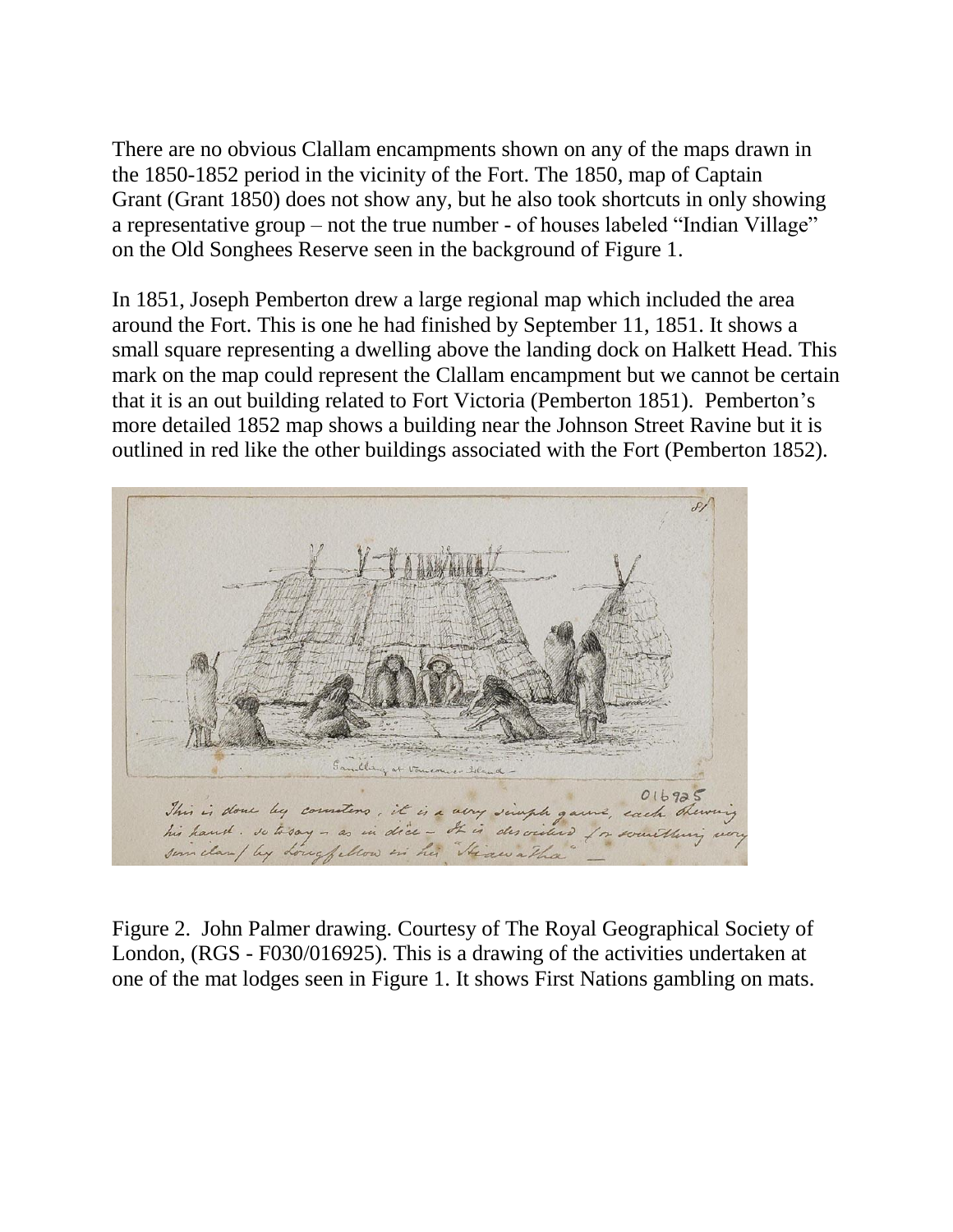

Figure 3. The blue arrow shows the location of the mat lodge village. Author's sketch of the 1850's landscape.

## **Conclusions**

The Clallam from the Port Angeles area were employed over a period of several years by the H. B. Co. on new building projects and farm activities. In April of 1851, James Douglas started a vigorous building program. He employed "100 Indians" in clearing brush and trees and began "putting up buildings about the Fort, having a dwelling House, and a Flour Mill in progress", erecting a hospital and having plans to erect buildings "for religious and educational purposes" (Douglas 1851). It was only two months after the start of this building program that Palmer drew the mat lodges seen in figure 1. Individual mat lodges may have come and gone, the evidence shows that it is most likely that these unique images preserved by the Royal Geographical Society of London show the location of the Clallam camp described by Robert Staines in 1849.